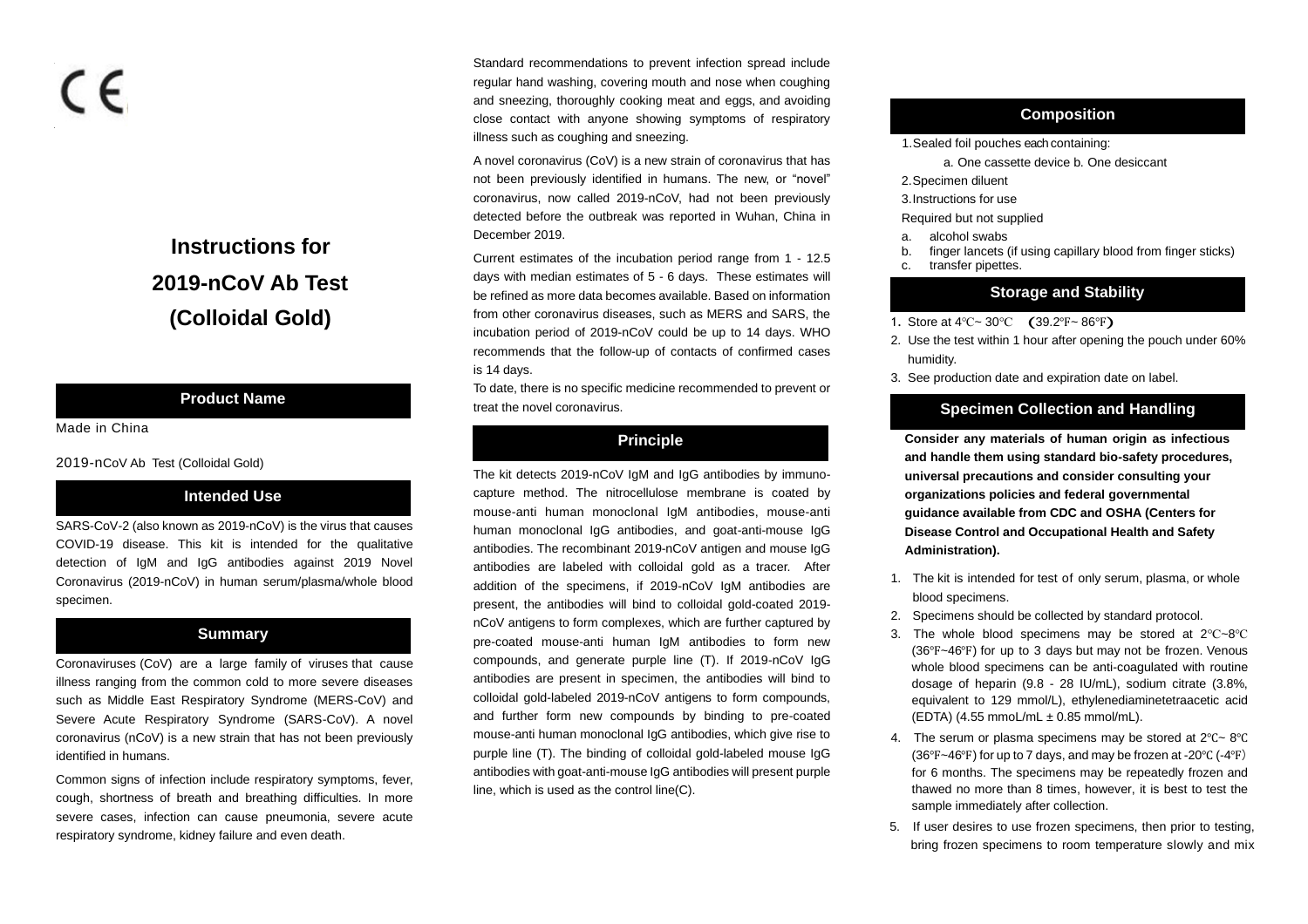gently. Specimens containing visible particulate matter should be clarified by centrifugation before testing.

# **Test Procedure**

- 1. Allow the test, specimen diluent and/or controls to reach room temperature 10℃~30℃ (50℉~86℉) prior to testing.
- 2. Remove the test device from the sealed pouch and use test device as soon as possible.
- 3. Place the test device on a clean and level surface.
- 4. **FROM THE TOP OF THE SPECIMEN WELL:** Add 20µL whole blood or 10µL serum/plasma specimen into each specimen well.
- 5. **FROM THE BOTTOM OF THE SPECIMEN WELL:** Add 80µL or 2 drops of specimen diluent into each specimen well.
- 6. Wait for the colored line(s) to appear. Read results within 15 minutes. Do not read the result after 15 minutes.



Add 20 uL venous whole blood or 10 uL serum/plasma

#### **Results Interpretation**

of specimen diluent

- 1. **IgM Positive**: The presence of two purple bands (T and C) within the IgM result window indicates positivity for 2019-nCoV IgM antibody.
- 2. **IgG Positive**: The presence of two purple bands (T and C) within the IgG result window indicates positive for 2019-nCoV IgG antibody.
- 3. **Negative**: Only one purple band appearing at the control line (C) indicates negative result.
- 4. **Invalid**: If control line (C) fails to appear, no matter whether the T line is visible or not, the test is invalid. Insufficient specimen volume or incorrect procedural techniques are the most likely reasons for control line failure. Review the procedure and repeat the test with a new test device. If the

problem persists, you should immediately stop using the kit with the same Lot No. and contact your local distributor.



#### **Performance Characteristics**

- 1. Clinical research was conducted in 5 institutions. Using this kit, 110 cases out of 126 clinically confirmed cases are positive. with the sensitivity of 87.3% (95% CI: 80.40% to 92.0%); 62 cases of clinically excluded cases are totally negative with the specificity of 100% (95% CI: 94.20% to 100%).
- 2. Avoid using special samples: red background may appear in the hyperlipemia (triglyceride concentration higher than 25 mg/ml), icteric samples (Bilirubin concentration higher than 0.2 mg/mL) and hemolytic specimen (hemoglobin concentration more than 5.0 mg/mL). which may affect the test result.
- 3. The 2019-nCoV IgM test was also evaluated with samples that are IgM positive for other diseases as listed in the following table. No cross reactivity was observed.

| Coronavirus HKU1-IqM                                                                                   | Coronavirus OC43-IqM            |
|--------------------------------------------------------------------------------------------------------|---------------------------------|
| Coronavirus NL63-IqM                                                                                   | Coronavirus 229E-IgM            |
| Influenza A virus H1N1 (new type<br>influenza A virus H1N1 2009, seasonal<br>influenza virus H1N1) IgM | H3N2-IgM                        |
| H5N1-IgM                                                                                               | H7N9-IgM                        |
| Influenza B virus IgM                                                                                  | Respiratory Syncytial Virus IgM |
| Adenovirus IqM                                                                                         | Rhinovirus IgM                  |
| Enterovirus A-IgM                                                                                      | EB virus IgM                    |
| Measles virus IgM                                                                                      | Cytomegalovirus IgM             |
| Rotavirus IqM                                                                                          | Mumps IgM                       |
| Varicella-zoster virus IgM                                                                             | Parainfluenza virus IgM         |
| Mycoplasma pneumoniae IgM                                                                              | Chlamydia pneumoniae IgM        |
| Coxsackievirus group B IgM                                                                             |                                 |

4. The 2019-nCoV IgG test was also evaluated with samples that are IgG positive for other diseases as listed in the following table. No cross reactivity was observed.

| Coronavirus HKU1-IgG                                                                                    | Coronavirus OC43-IqG            |
|---------------------------------------------------------------------------------------------------------|---------------------------------|
| Coronavirus NL63-IqG                                                                                    | Coronavirus 229E-IqG            |
| IInfluenza A virus H1N1 (new type<br>influenza A virus H1N1 2009, seasonal<br>influenza virus H1N1) IgG | H3N2-IqG                        |
| H5N1-IgG                                                                                                | H7N9-IqG                        |
| Influenza B virus IgG                                                                                   | Respiratory Syncytial Virus IgG |
| Adenovirus IgG                                                                                          | Rhinovirus IqG                  |
| Enterovirus A-IgG                                                                                       | EB virus IgG                    |
| Measles virus IgG                                                                                       | Cytomegalovirus IgG             |
| Rotavirus IgG                                                                                           | Mumps IgG                       |
| Varicella-zoster virus IgG                                                                              | Parainfluenza virus IgG         |
| Mycoplasma pneumoniae IqG                                                                               | Chlamydia pneumoniae IqG        |
| Coxsackievirus group B IgG                                                                              |                                 |
|                                                                                                         |                                 |

- 5. RF, ANA and AMA don't exhibit cross reactivity with the test.
- 6. Common antivirals such like Epistine hydrochloride ( $\leq 4$ mg/L), Ribavirin (≤ 40mg/L), Interferon (≤ 200mg/L), Oseltamivir (≤ 30mg/L), Abidol (≤40mg/L), Levofloxacin (≤ 200mg/L), Azithromycin (≤100mg/L), Ceftriaxone (≤ 400mg/L), Meropenem (≤ 200mg/L) have no interference effect on the detection of this kit.
- 7. Systemic lupus erythematosus has no interference effect on the detection of this kit.
- 8. Non-specific IgM antibody (≤0.8 mg/mL) and non-specific IgG antibody (≤4 mg/mL) have no interference effect on the detection of this kit.
- 9. Heparin, sodium citrate, EDTA and other anticoagulants have no interference effect on the detection of this kit.
- 10. The precision experiments were carried out by different experimenters, at different times and at different places, and the results met the product performance requirements.
- 11. After the specific IgM positive sample was destroyed by β-mercaptoethanol, the IgM test result was negative.

# **Limitations**

- 1. The kit is for qualitative detection and aid in diagnosis use only.
- 2. In the early phase of infection, no IgG or IgM antibody will be produced, or the titer will be very low, thus, negative result will occur.